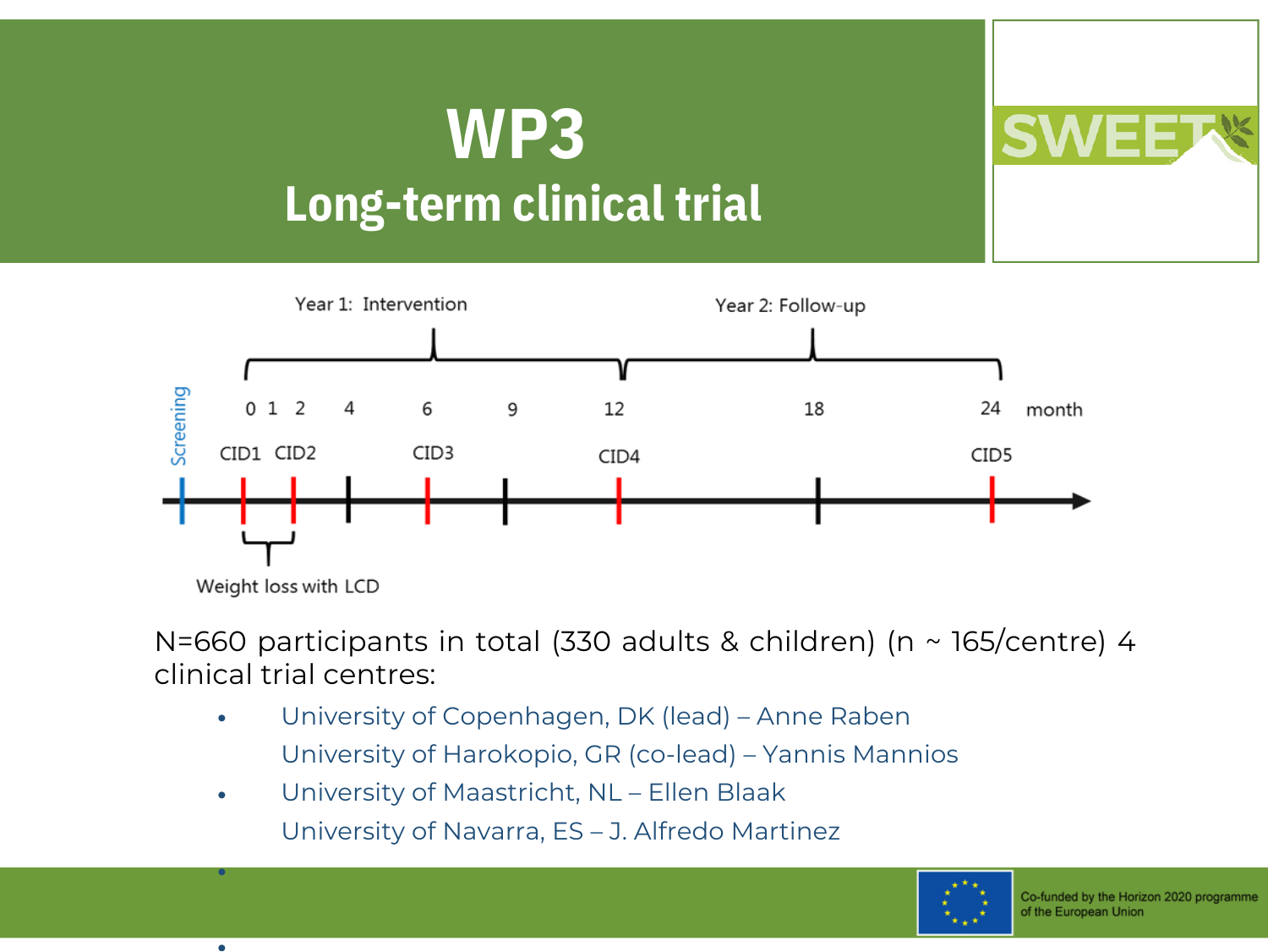## **Objective and endpoints WP3**



## **Primary objective** :

To investigate the efficacy and safety of combined and prolonged use of S&SEs - as part of a healthy diet - in a population with overweight or obesity.

## **Co-primary endpoints:**

Efficacy: Change in BW. Safety: Change in microbiota.

## **Secondary end-points :**

Efficacy: Changes in anthropometry Risk factors for diabetes and cardiovascular disease Gut-brain signaling molecules.

Safety : Changes in markers of allergenicity, liver fat, adverse events, and concomitant medication.

Further: Subjective neuro-behaviour (eg food preferences, perception of sweeteners).

Subjective appetite sensations, food reward, craving. Underlying physiological and psychological drivers.

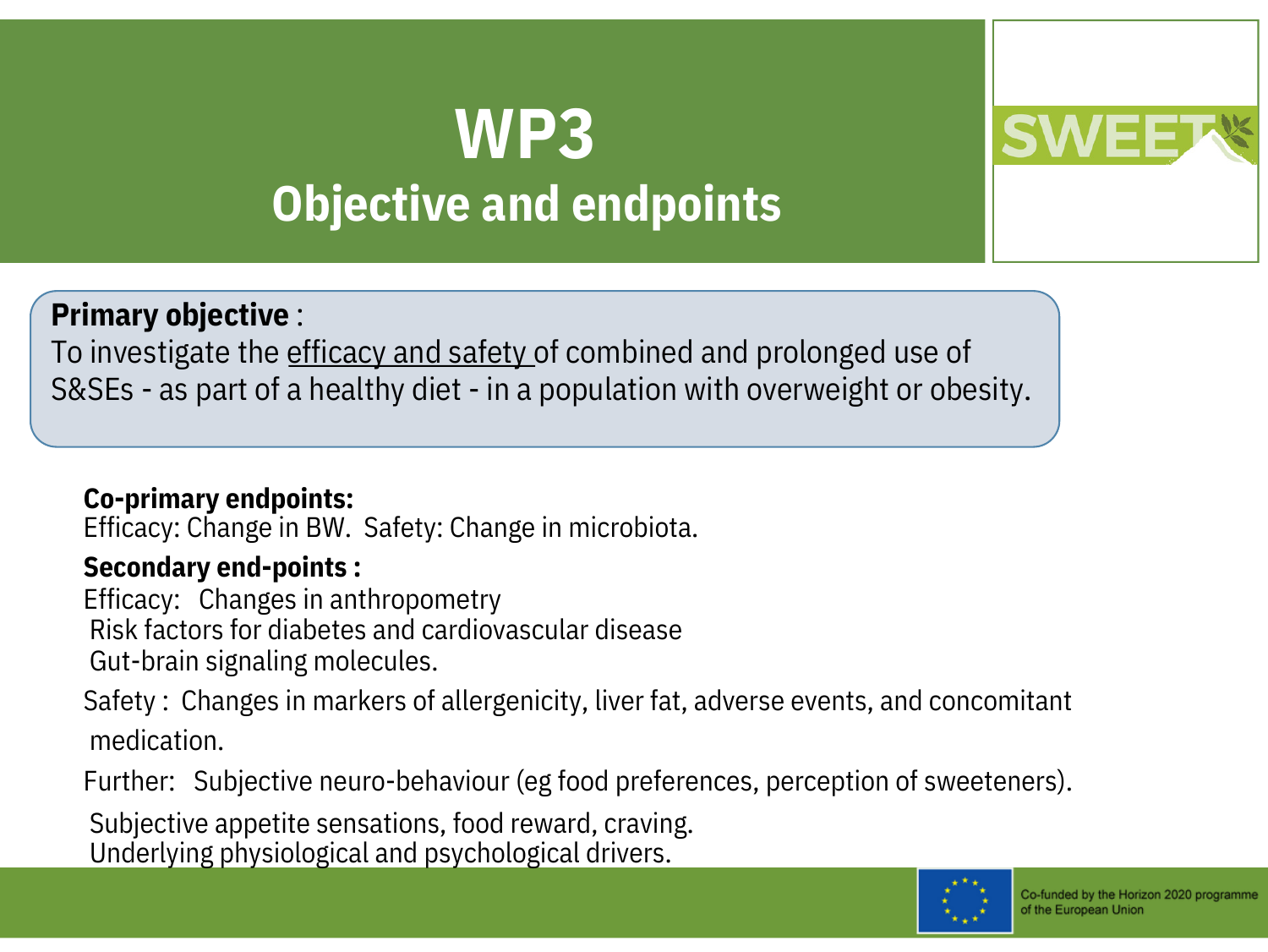# **WP3 Study design**

#### Figure 1. Study design of the RCT

| <b>Treat</b>     | Year 1 - Intervention                  |                               | Year 2 - Follow-up           |
|------------------|----------------------------------------|-------------------------------|------------------------------|
| ment             | Rapid weight loss + weight maintenance |                               | Weight maintenance           |
| arms             | With supervision                       |                               | No supervision               |
| Arm 1            | <b>LCD</b>                             | Healthy diet $< 10 E\%$ sugar | Healthy diet $<$ 10 E% sugar |
|                  | 2 months                               | 10 months                     | 12 months                    |
|                  | Adults only                            | S&SE's allowed                | S&SE's allowed               |
| Arm <sub>2</sub> | LCD.                                   | Healthy diet $<$ 10 E% sugar  | Healthy diet $< 10 E%$ sugar |
|                  | 2 months                               | 10 months                     | 12 months                    |
|                  | Adults only                            | No S&SEs allowed              | No S&SEs allowed             |

E%: Energy-percent. LCD: Low calorie diet.



**SWEET**